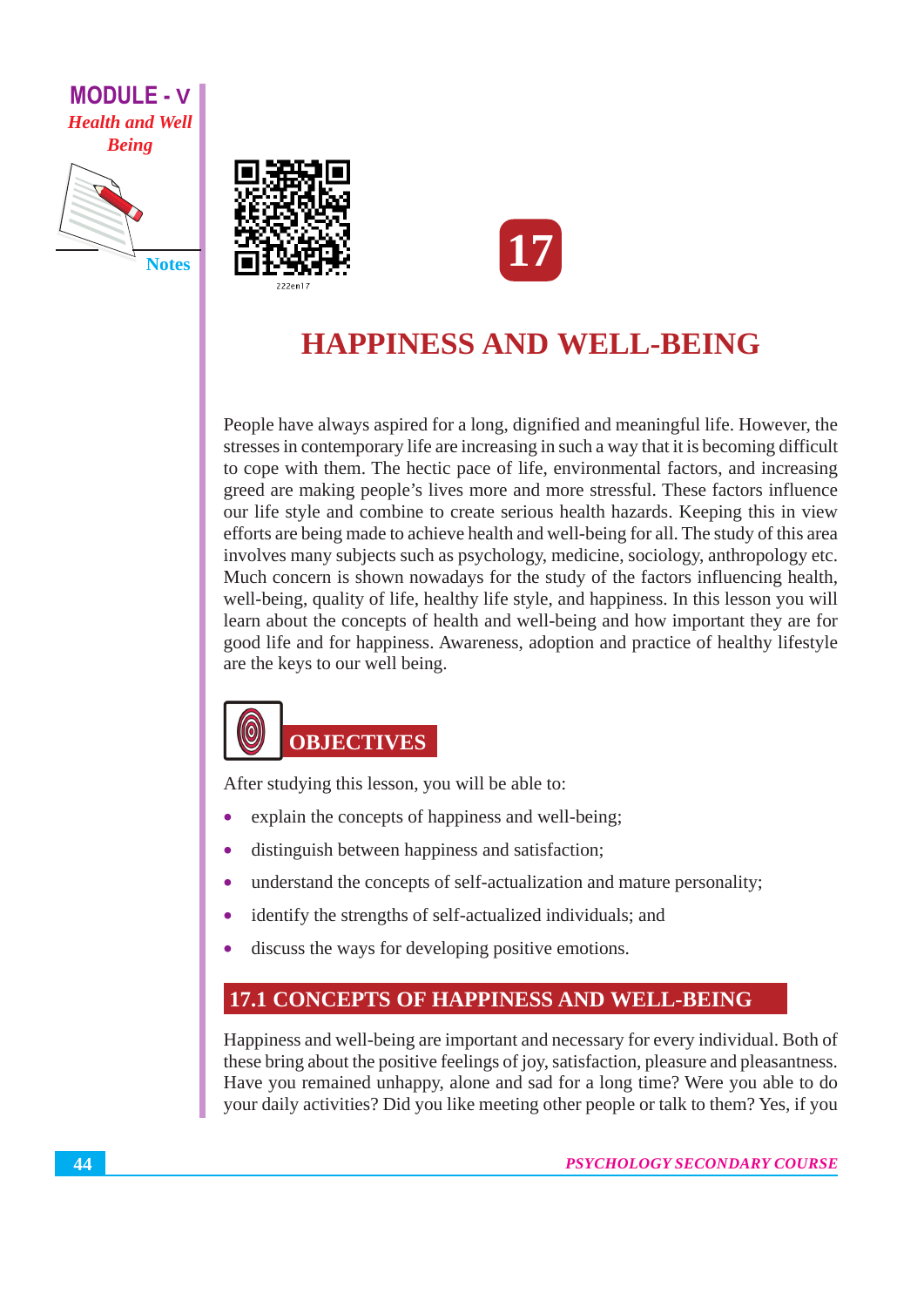

are unhappy you do not feel like doing anything. Remaining in this state for a long time is harmful to our body and mind.

The term 'well-being' includes many aspects such as, happiness, energy, leisure, peace with oneself, contentment and sensitivity to environment. Well-being involves not only happiness and pleasure but also experiencing/feeling satisfaction in life, presence of positive feeling or affect (e g. interest, love, surprise, pleasure) and the absence of negative feelings (e.g. anxiety, depression, stress). A very rich person may be unhappy and a poor person may be happy. Well-being is a matter of how one experiences and interprets one's life conditions. Money, property, power and prestige provide us with limited sense of well-being. It has been found that material prosperity is positively related to life satisfaction to some extent. But indefinite increase in material prosperity does not lead to significant life satisfaction. You may attempt Activity 1 to understand the meaning of well-being.

#### **Understanding the Meaning of Well-being**

#### **Activity 1**

Ask some people to choose any one life style - (a) either a life of 70 years in a village with basic amenities and few material comforts or (b) a life of 50 years in a rich country with high living standards. Ask them to provide reasons for their choice. You could answer this question yourself and also ask your parents and/or friends to do the same. Compare the answers given.

#### **Activity 2**

Prepare a list of priorities/main concerns in life, that is, those things that are needed in life. You could answer this question yourself and also ask your parents and/or friends to do the same. Compare the lists and note how many material and non-material aspects are listed by the younger and older generation.

#### **A. Factors Influencing Well-Being**

We can achieve a sense of well-being through a healthy lifestyle and by adopting good habits. The basic principles of healthy life style include good diet, adequate exercise, sleep, proper recreation and a set routine. Balance and avoidance of extremes is very important for leading a good life.

**Nutrition:** Do you remember when you were unable to eat for a long period of time? You must have felt weak, irritable and hungry. Sufficient calorie intake is necessary for good health. Since we need energy through out the day we should not skip meals or go on diets or under eat. We should eat a **balanced diet** of carbohydrates, proteins, fats and vitamins. The reverse is also true as some people consume too many calories and became overweight. Such people are also likely to have a lower self-esteem particularly if the culture approves a slim body.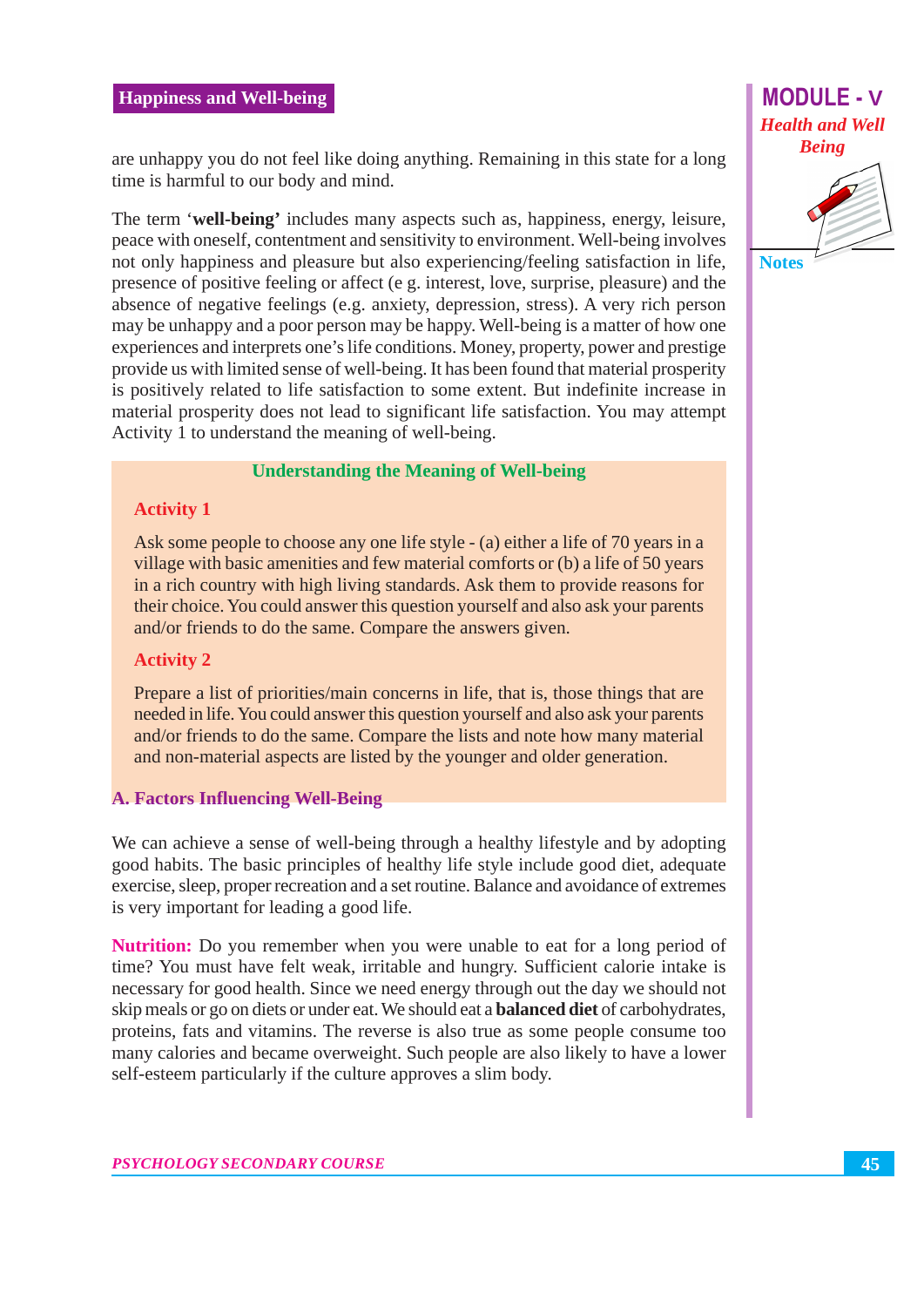

**Exercise:** Talk to your grandparents, they will tell you that they have led a physically active life. They used their body to work and to go from place to place, whereas now we prefer to use cars, buses and other vehicles. Decreased physical activity affects our health and well-being. Lack of exercise can lead to headache, high blood pressure, diabetes, backache, irritability, anxiety and depression. Today obesity is another serious problem faced by the youth and adults alike. Exercise has a positive effect on mood. People who exercise regularly are able to control stress and enjoy high quality of life.

**Sleep:** Adequate sleep is required to rejuvenate and refresh both the mind and body. Sleep deficiency leads to irritability, anxiety, depression and disturbed thinking. How many hours of sleep do you get? We need about 8-9 hours of sleep to function effectively. We should try to establish a regular sleep routine and not sleep at irregular hours. Remember that people who exercise regularly also sleep well.

**Recreation:** Just as we need proper nutrition, exercise and sleep, we also need to relax and enjoy life. Indulging in certain activities, personally important to us, give us joy, fulfilment, satisfaction and act as a diversion from the hectic life we lead in current times.

Yoga and meditation: These activities bring discipline and peace in life. In addition there are many health related benefits which make a person fit and active.

**Having friends and maintaining relationships:** Friends and other people provide support and give opportunities to develop network, cooperation and enriching social life.

Optimism, resilience and hope: People with optimism, resilience and hope are found to be healthier and happier than others who lack these characteristics. Having these positive attitudes makes a person effective and productive. Optimism refers to being positive while resilience is the ability to be strong in difficult times.

#### **Activity 3**

#### **Healthy Pleasures**

Make a list of various things that you do every day which give you happiness and make you feel 'good'. A 15 year old boy wrote the following list: my early morning run, aloo paranthas made by my mother, playing with my dog, listening to music undisturbed, talking to my friends, time spent with my father on Sunday evening, and, watching football matches.

It is the little pleasures we create ourselves that give us delight and a 'good feel' factor.

**Routine:** Routines help establish healthy habits that bring structure to our lives. A daily routine provides us with a framework and orders our life world. We know what is expected from us; otherwise we get alarmed when we are unclear about the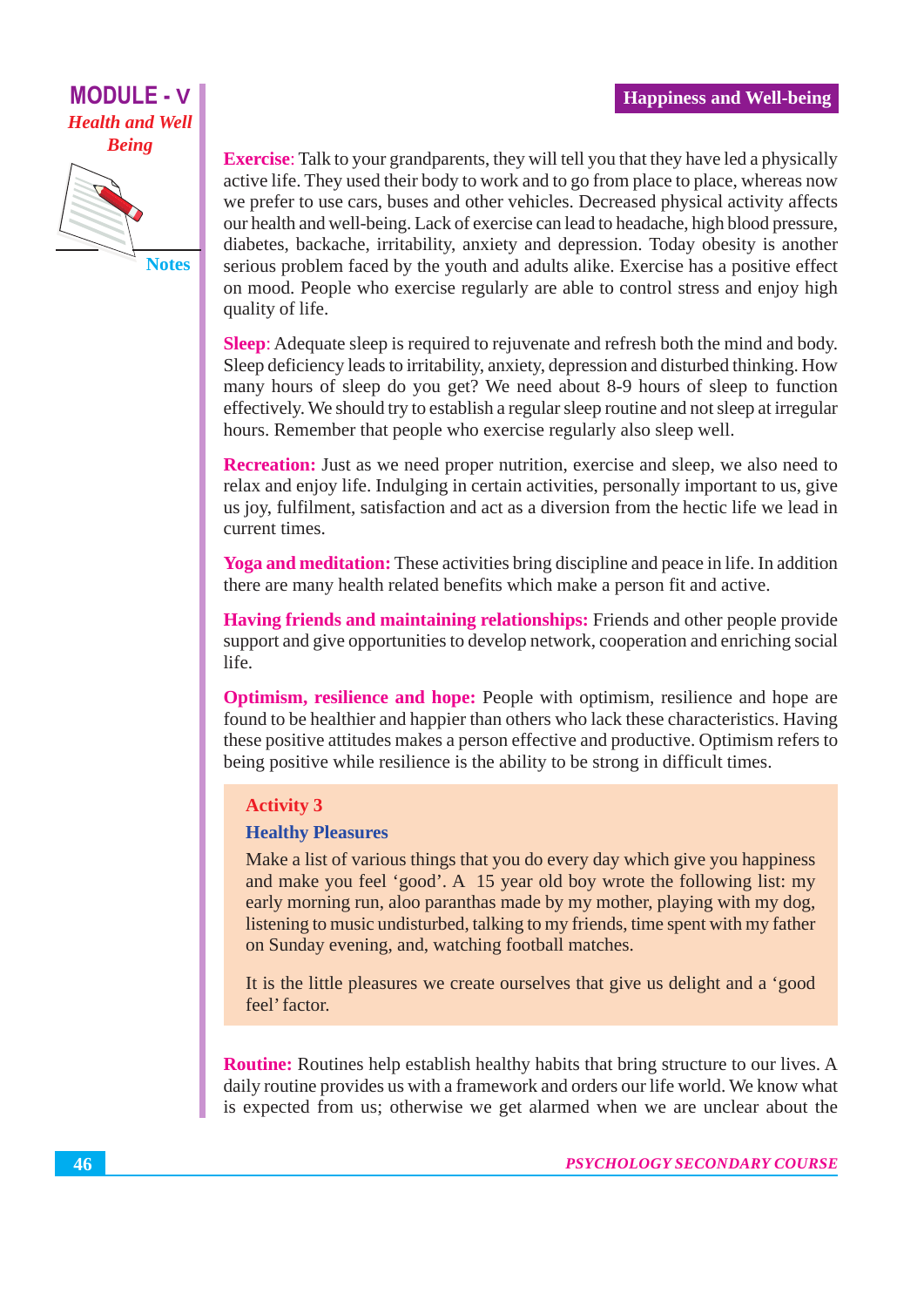expectations from others. The positive effect of routine is that it provides a sense of organization, control and responsibility to the person. Bad habits can be turned into good habits. You may love to sleep late but you know that you need to keep your body in good shape. Do you have a routine? Pick a routine that will keep you happy.



**MODULE - V** 

**Notes** 

1. Identify the various aspects of well-being.

**INTEXT OUESTIONS 17.1** 

- 2. Identify the important factors that influence a healthy life style.
- **Quiz 1** State whether the statements given below are 'True' or 'False'.
- 1. Cultivating healthy pleasures helps increase daily life pressures.
- 2. Adequate sleep refreshes both body and mind.
- 3. Consumption of more calories than required leads to more energy levels.
- 4. Exercise has a positive effect on mood.
- 5. Routines make our life boring and repetitive

#### **B. Happiness, Well-Being and Need Satisfaction**

What is happiness? All of us know what we feel when we are happy but it is often very difficult to define it and express in words. Happiness can be a pleasant feeling for a brief time or for a long duration. When you help a needy person or your friend it may make you feel happy. When you are in need of help and your neighbour helps you, that condition may also give you happiness. Happiness is not only an emotion but refers to living a good life, experiencing well-being and enjoying good quality of life. Happiness and well-being can be attained through many ways.

- 1. Material resources: Money, clothing and housing, provide us with the possibility to satisfy our basic needs. Different needs and their nature were discussed in an earlier lesson. We must satisfy both our primary and secondary needs to be happy.
- 2. Cognitive competence: The ability to search and find what we need is also important. Thus we must be knowledgeable, intelligent, and open to learning.
- 3. **Subjective competence:** When we believe in our problem solving capacity we have faith in our self and our abilities to achieve our goals.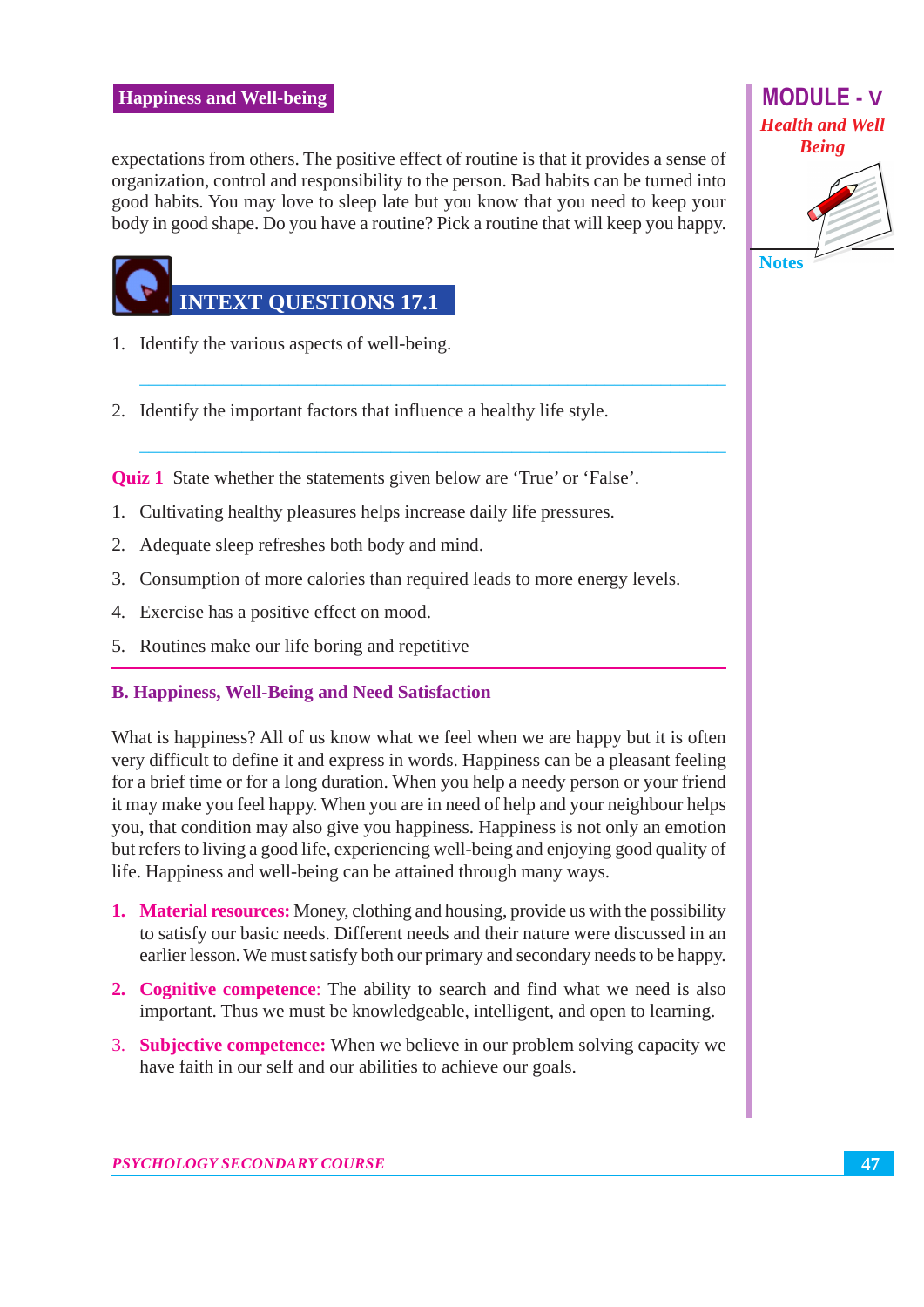

#### **Activity 4**

#### **Happiness and Well-being**

- a) Ask persons who are working in an organization as to how work is a source for happiness and well-being. Ask them if they can imagine themselves "free" from work? What are their reactions to such a situation?
- b) Ask a 15 year old and a 65 year old about various sources of happiness and unhappiness. Compare the two lists to study how age influences the sources of happiness and unhappiness.

We have many needs with some being more important than the others. Fulfilment of our biological and psychological needs is essential. Since need satisfaction provides us with fulfilment it leads to happiness and comfort. When we expect our desires to be continuously fulfilled or immediately satisfied then we are likely to face problems. Non-fulfilment of desires often leads to unhappiness and displeasure. Basic needs must be fulfilled to feel happy and satisfied but there is a limit to it. Do you expect your parents to fulfil every need and desire – to buy clothes every month, an outing every week, a lavish meal every day, or to buy the latest music CD? When we desire too many things we are likely to be dissatisfied when these desires are not fulfilled and that leads to unhappiness. This is the reason why contentment (santosh) has been considered important for experiencing happiness. Continuous striving for attaining newer and newer goals pushes us toward a perpetual state of dissatisfaction and discomfort.

#### **Activity 5**

#### **Experiencing Happiness**

Ask the following question from people of different walks of life, such as rich and poor, educated and uneducated, men and women, boys and girls, married and unmarried, and so on.

"Considering all things in your life, would you say you are very happy, rather happy, not very happy, or not at all happy?"

Now calculate the frequency stated by the participants of different groups. You can also present your results in a graphical representation, such as a pie diagram or bar diagram.

#### **C. Characteristics of Happy People**

Happiness depends upon situational and personal characteristics. The key personal characteristics are:

- **Mental and physical health:** People who are physically and mentally healthy are happier than those who suffer from poor health.
- **Psychological characteristics:** Happy people believe that they are in control of  $\bullet$ the situation, are resilient and confident and open to learning experiences (as we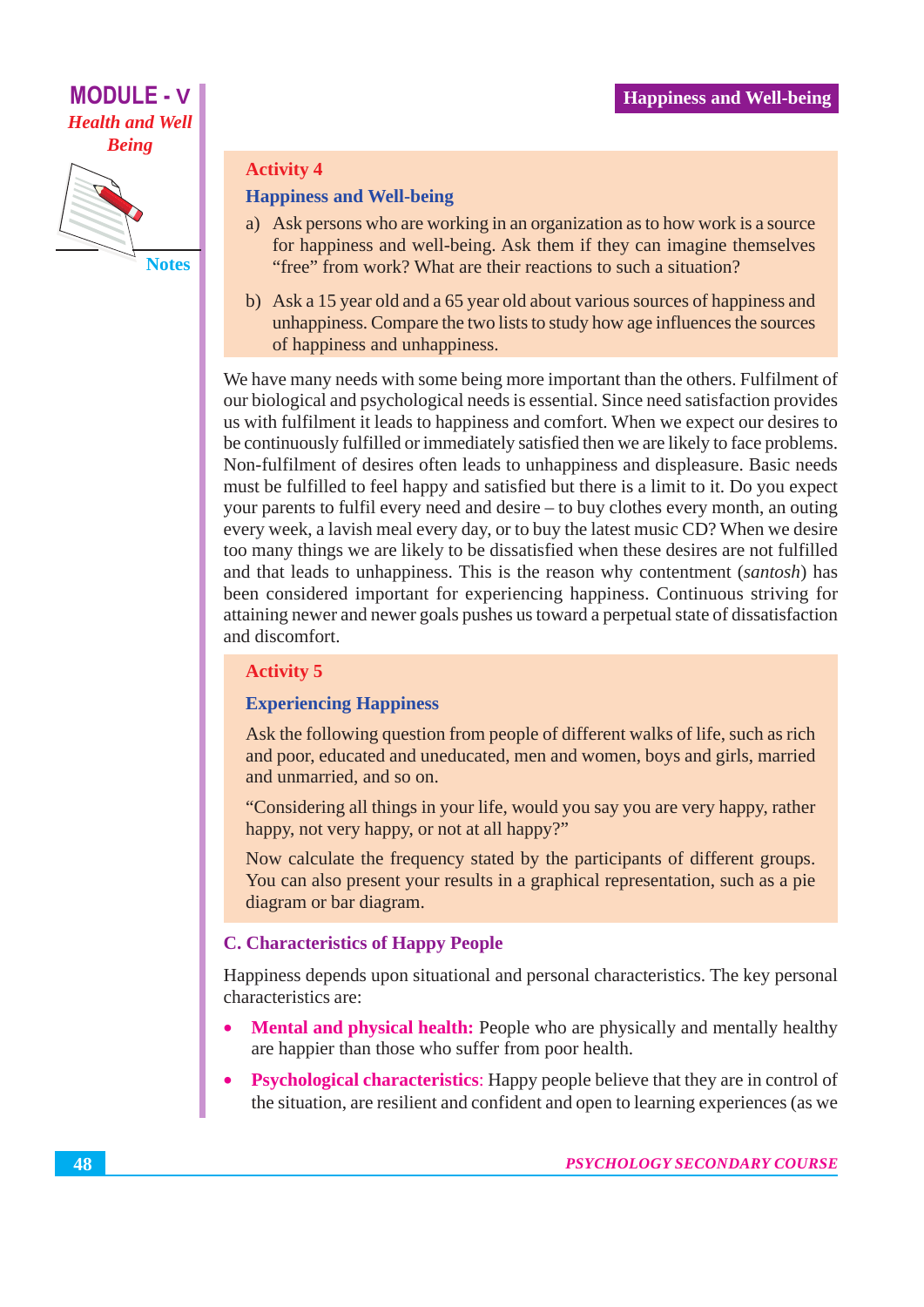

will discuss in self-actualization). Generally happy people are found to have high self-esteem, get along with other people, feel more in control of events in life, and, are optimistic that they can achieve their goals. Most importantly such people are moderately happy most of the time.

Good personal relations: Happy people interact socially and fulfil social needs of sharing, bonding and in return get support from them in time of need.

**Life events:** Happiness is correlated with happy events, such as, promotion, winning an essay competition, parenthood or marriage. Do you think more wealth means more happiness? Once our basic needs are met more wealth does not mean more happiness. Research has indicated that happiness is more important than wealth. There is a strong correlation between happiness and self-esteem, extraversion, optimism, self management skills, good personal relations, progress towards goals, spirituality and religious beliefs. Therefore happiness is closely related to different aspects of the individual and behaviour. Societies that report being happy, value wealth, access to knowledge, personal freedom and equality.

#### Do you know?

#### **Happiness in Bhutan**

Bhutan is a small country in the Himalayan ranges. In the 1970's Bhutan gave the world its first Happiness formula. Countries across the world calculate Gross Domestic Product (GDP) as the measure for happiness, well-being and development of the country. Bhutan has happiness at the heart of its government policy. They calculate "Gross National Happiness" (GNH) stating that wealth cannot be the only factor in determining overall development. Growth and development must be considered by a balance between the inner (self) and outer life worlds. Thus, wealth must go hand in hand with cultural values, connection with the environment (nature) as well as the community (people).

Research has also shown that being rich does not make people happy. Are the Bhutanese people giving an important message to the world? Countries like UK and France have also adopted this as a part of their government policies to evaluate well-being of its people. You can read more details about GNH at: http://en.wikipedia.org/wiki/Gross National Happiness or watch a video about "Happiness - Bhutan" at www.youtube.com



1. Define happiness. Identify the different ways by which happiness and well-being can be achieved.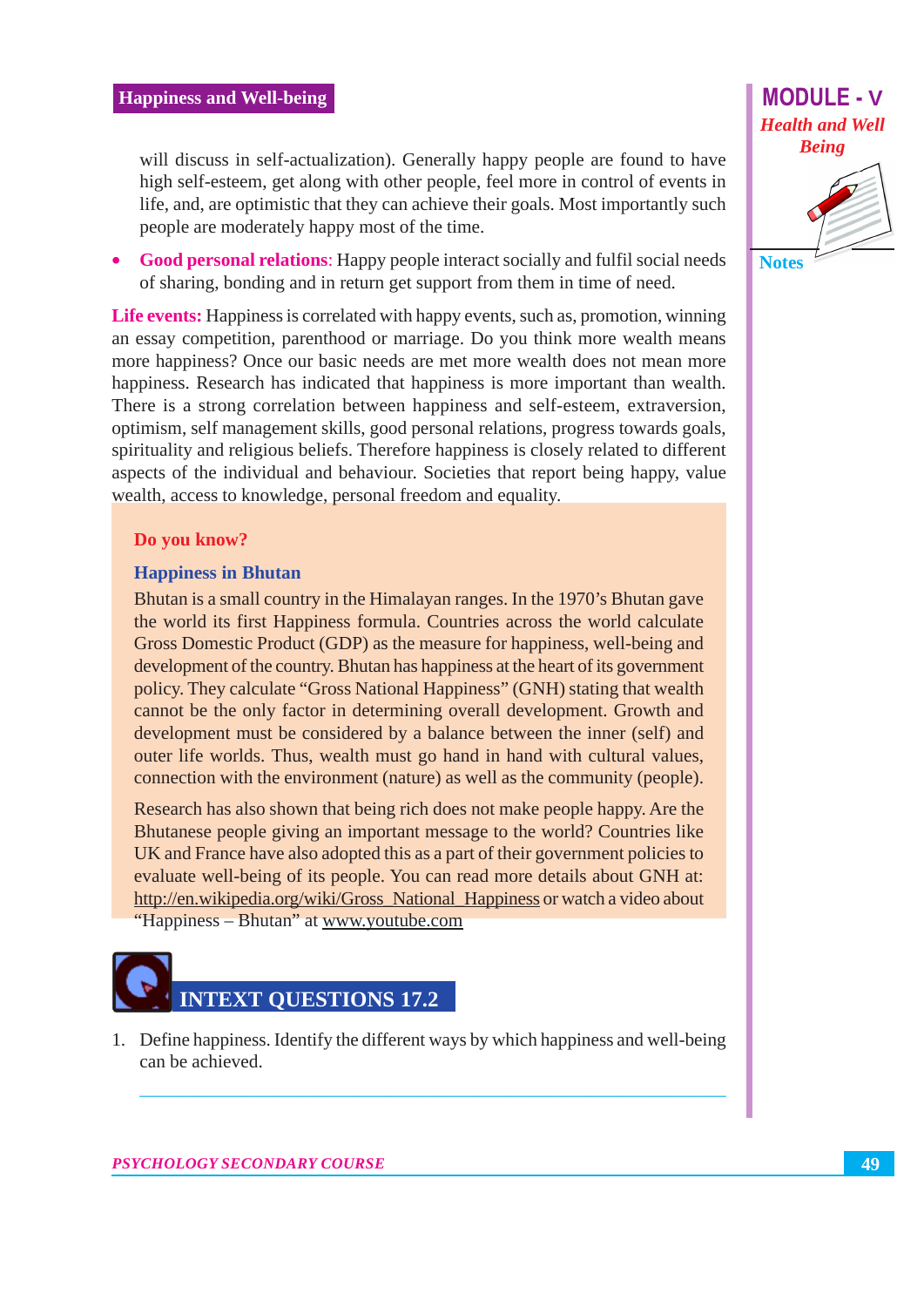

**MODULE - V** 

**Health and Well** 

2. Can you explain why contentment *(santosh)* is important for maintaining need satisfaction

3. Identify the important characteristics of happy people.

### 17.2 SELF-ACTUALIZATION AND MATURE PERSONALITY

In another lesson we read about motives and the crucial role they play in our life. We learnt that fulfilment of primary needs and secondary needs is essential for growth and development. All humans have the tendency to grow and develop. There is a need to grow, expand and mature. All of us have talents and capabilities, but do we really use them to the maximum? Some people appear to be doing the best that they are capable of doing, but not all.

Self-actualization refers to the development of the individual upto his or her full potential. We must understand that self actualization does not mean the end of growth; it is not the path to maturity rather it is the path of maturity. You may feel that only grown ups or elderly people achieve self actualization. You must start learning about the process as early as possible. As we are nurtured in our social world we come to learn social and moral values. Values help us to give direction and help us evaluate the world to make effective decisions and successful adjustments. Love and respect for self, others and nature, being problem centered and not self-centered, openness to learning, having a purpose in life are some significant aspects to imbibe in life.

In addition we have to continually work for our personal growth. Just having values is insufficient, for we must be motivated to translate our values into action. Selfactualization provides us with the motivation to grow and expand.

Mahatma Gandhi not only advocated but also personally followed the principles of *ahimsa* and disciplined life. Mother Teresa served the poor and down trodden with love, devotion and compassion. Such people recognize and identify their potential and put it to productive use. Self-actualization helps define the person, thus when we say Mahatam Gandhi or Mother Teresa the words 'ahimsa' and 'devotion' immediately come to our mind.

### **17.3 RECOGNIZING STRENGTHS OF SELF ACTUALIZED INDIVIDUALS**

We find that some people are able to smile even when they face difficult conditions. They have resilience How is this possible? We note that such people are likely to have the following strengths which help them to face their problems and go ahead with their life: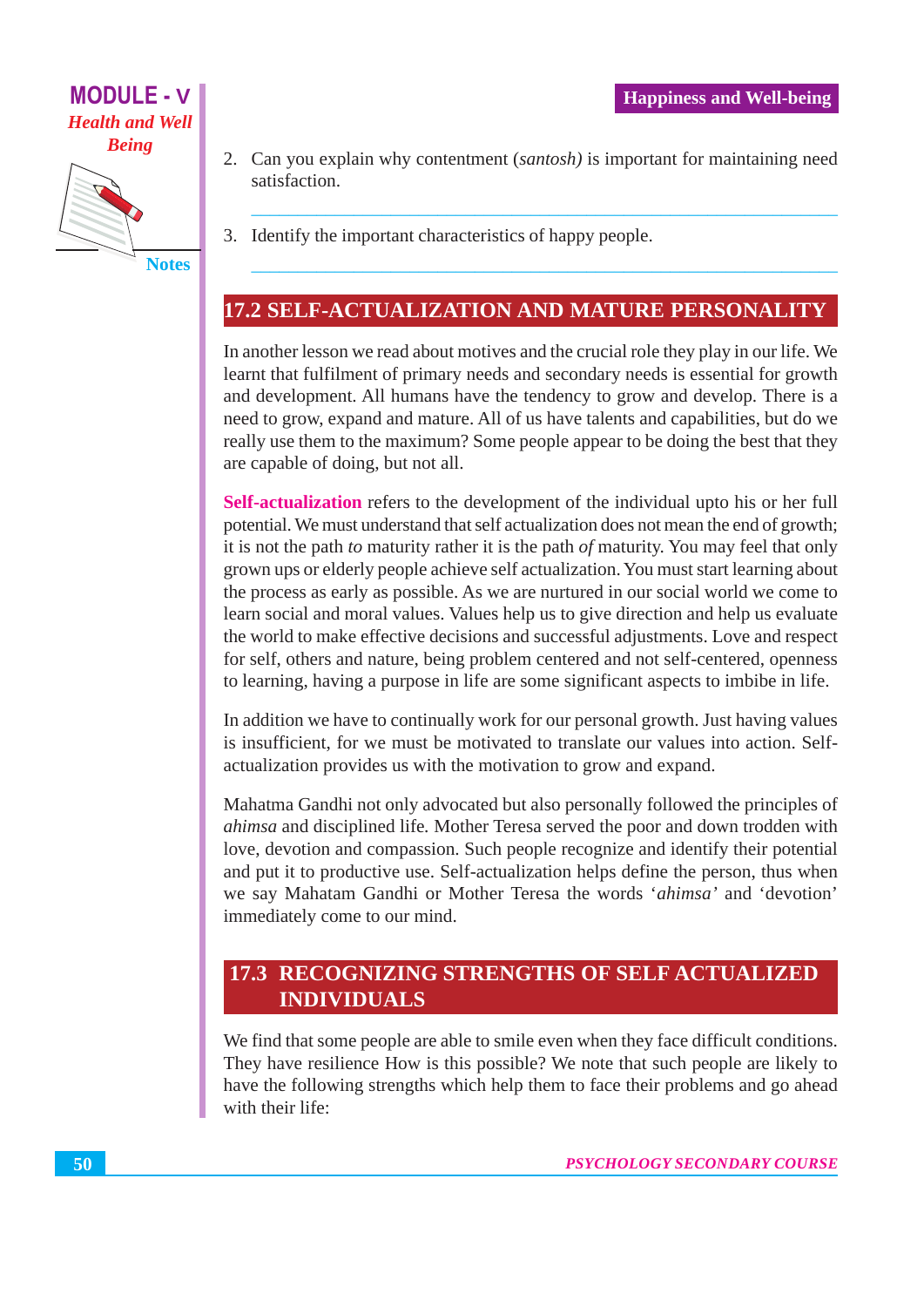#### **Happiness and Well-being**

- Self-monitoring or examining own behaviour in relation to self and others.  $\bullet$
- Self-acceptance, self-esteem and confidence in self.  $\blacksquare$
- Effective communication skills  $\blacksquare$
- Positive attitude: coping with failure and learn from mistakes.  $\bullet$
- Purpose in life or finding meaning in what they do.  $\bullet$
- Set realistic goals and try to achieve them to the best of their ability and skills.  $\bullet$
- Flexibility or changing according to the demands of the situation.  $\bullet$
- Belief that setbacks are temporary and short-lived and not going to last for ever.  $\bullet$
- Relate to others and have deep relationships with others.  $\bullet$

#### **17.4 DEVELOPING POSITIVE EMOTIONS**

In a previous lesson we learnt about the importance of emotions in everyday life. Here we will learn about the role of positive emotions in health and well-being. Negative emotions are important for survival yet often they create disturbance and interrupt the natural flow of life. Positive emotions are desirable to sustain life activities. Would you not like to be loving than hateful, joyful than fearful, and caring for others than neglecting them? Positive emotions make us feel good, soothe us and provide a sense of comfort. For example, when we appreciate the behaviour of another person, we in turn feel happier, relaxed and have a sense of fulfilment.



A. Positive emotions affect us in two important ways- they 'broaden' our thinking, physical and social resources, and help 'building' reserves to draw upon at times of stress and strain. Over time the influence of positive emotions helps because -



**MODULE - V**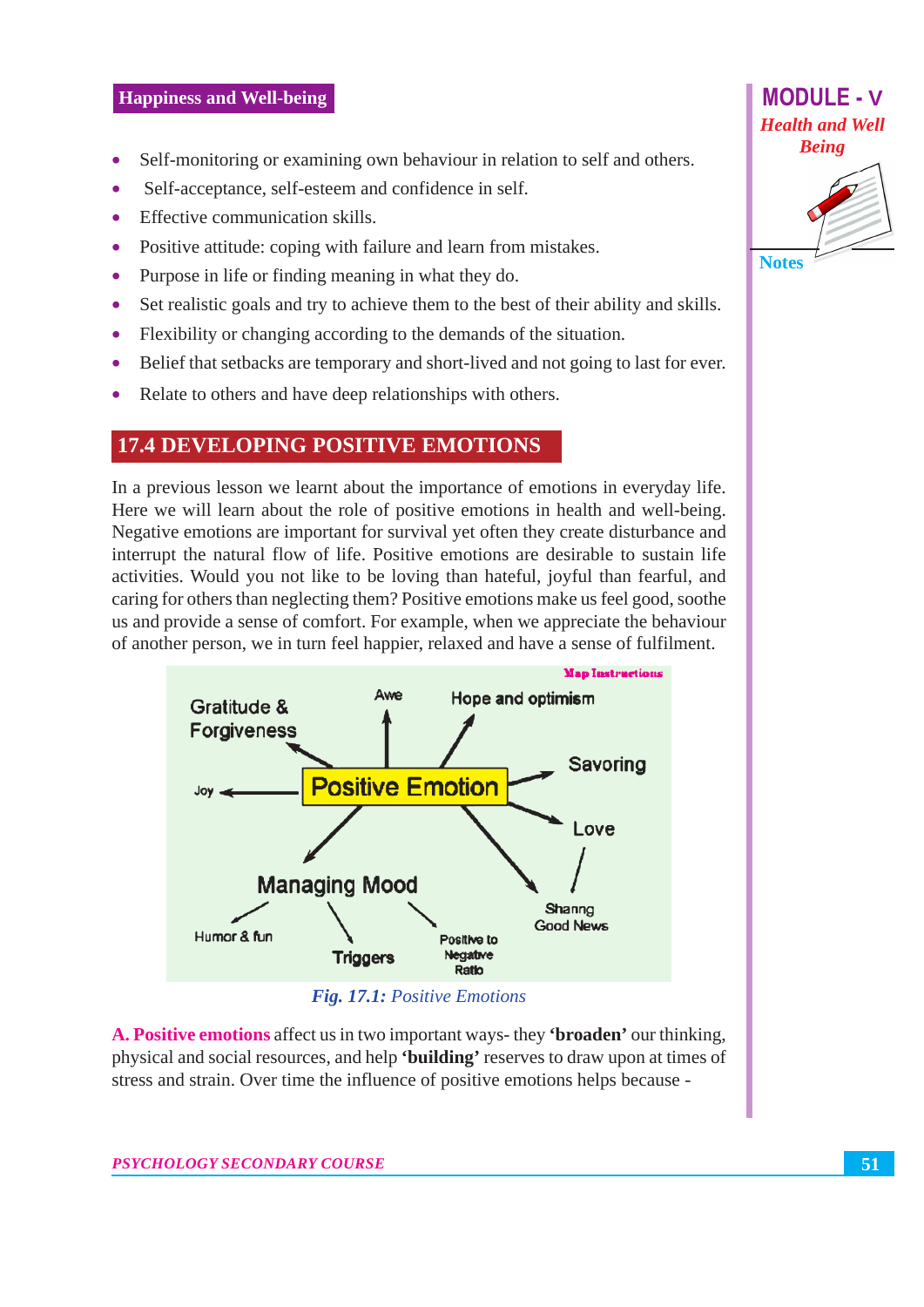

- Attention and thinking are broadened and deepened which in turn builds our  $\bullet$ coping strategies.
- Positive emotions repair the negative effects of negative emotions.
- Enhances mental health and well-being: we show alertness, enthusiasm,  $\bullet$ determination and energy.
- Helps build personal resources for interaction with others: we make new friends, we share and bond with them.
- Build optimism, tranquility and resilience.
- People who show positive emotions are more likely to feel loved.  $\bullet$
- Happy people are more effective and successful in their work.  $\bullet$

#### **Activity 5**

List the positive emotions you have felt in the last few days and state how they have helped you in evaluating the situation. Also make a list of possible positive emotions. Some examples are: accepting, admirable, beautiful, cheerful, cherish, jovial, sharing, patient, self-reliant, good natured and active.

#### **B. Ways to Promote Positive Emotions**

The ways by which we can enhance positive emotions are:

- Do relaxation exercises such as meditation and yoga.
- Find positive meaning in life reframe negative events and view in a positive light.
- Find happiness and satisfaction in daily life activities.  $\bullet$
- Pursue realistic goals so that you get a sense of achievement.  $\bullet$
- Undertake activities which you love doing.  $\bullet$
- Focus beyond self and help others as this makes you a happier person.  $\bullet$
- Show gratitude when you show gratitude towards others your identity and  $\bullet$ awareness will be broadened.
- Nurture your spiritual self people who have a faith system in place are happier. When you join a community/group you are part of a shared belief system which gives you a sense of belonging and provides help in times of stress and strain.

#### **Activity 6**

Positive Emotions - The above mentioned effects of positive emotions are important for our health and well being, but can we make them a part of our life? Yes, we can if we develop a positive outlook towards our life. Recall any incident where you failed to achieve your goal. Now read the following statements and try to review negative incidents in a positive light: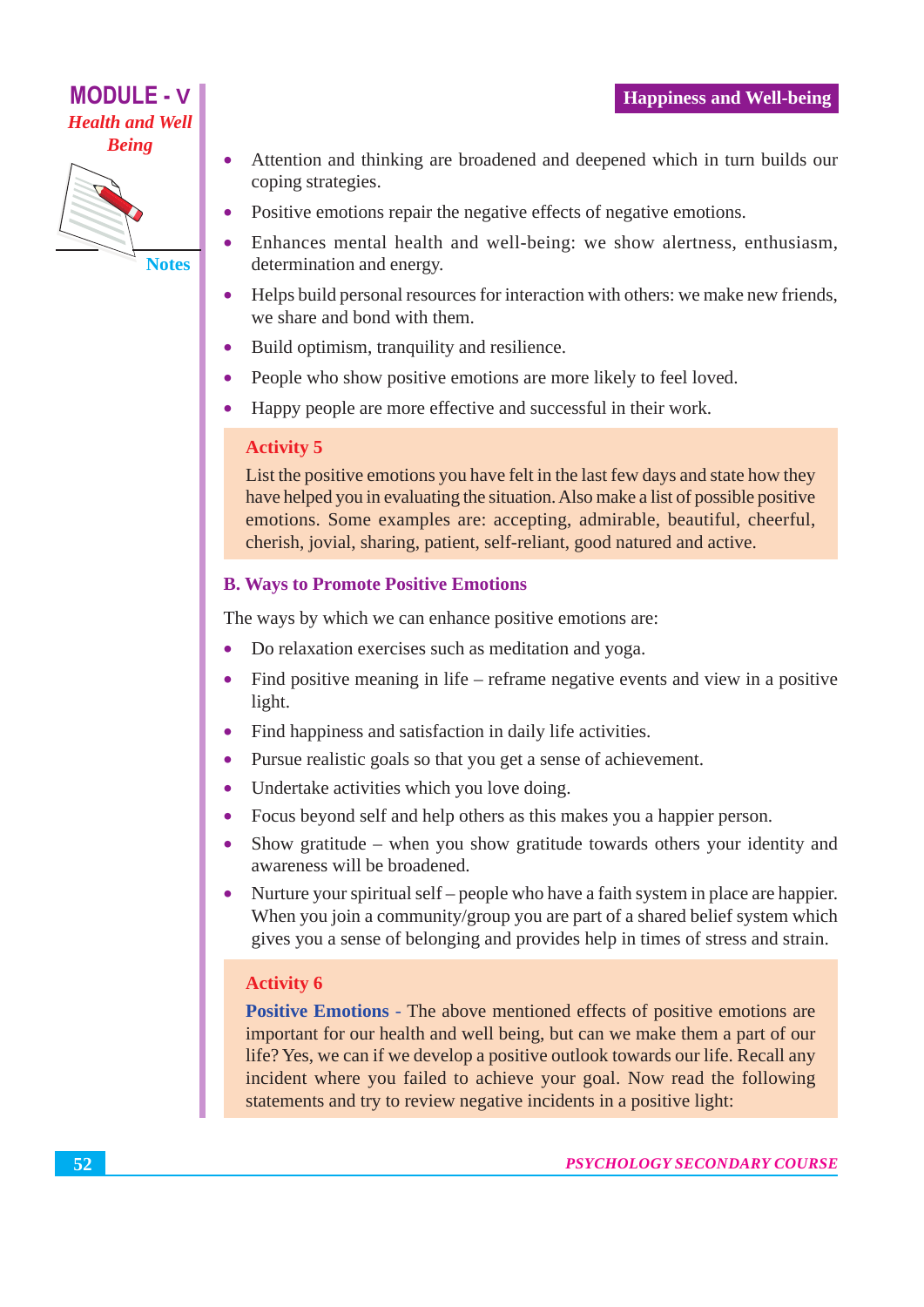#### **Happiness and Well-being**

- Each setback teaches me something. What can I learn from this situation? Reframe negative events and view in a positive light
- Sometimes things do not work out, that does not mean that I am not capable of achieving anything.
- I am going to remember what I have achieved and what I can do. I will acknowledge my losses and failures but not keep brooding over them. I will remember the 90 % of the achievements rather than the 10 % I have not been able to achieve.



- 1. Explain the term self-actualization. Name people who have achieved this stage.
- 2. Identify two strengths of a self-actualized person.
- 3. Explain how positive emotions influence our happiness and well-being.

#### **Ouiz 2**

Fill in the blanks:

- 
- characteristics.
- 
- with all his or her potential.
- 
- strategies.

## **WHAT YOU HAVE LEARNT**

Health, well being and happiness are interrelated concepts that include physical,  $\bullet$ mental, social and spiritual dimensions.

PSYCHOLOGY SECONDARY COURSE



**Notes**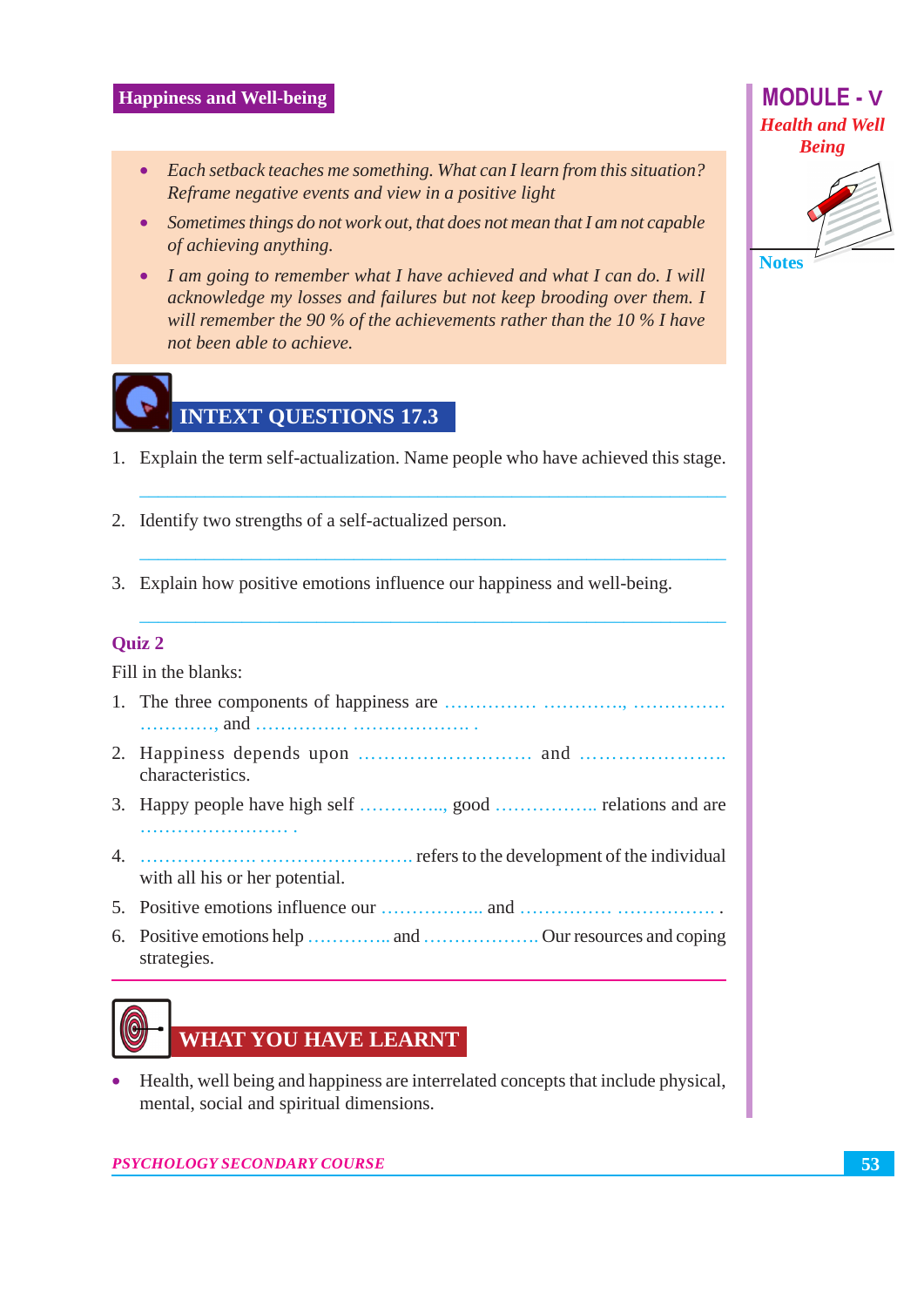

- Adopting a balanced lifestyle includes good diet, adequate exercise, sleep and  $\bullet$ recreation and a it ensures health and well being.
- Self-actualization is a process through which a person achieves the level he/she  $\bullet$ is capable of.
- Positive emotions can be enhanced through a balanced routine, realistic goals,  $\bullet$ helping others and working towards self actualization.
- Happiness is an emotion but also refers to good living and well-being.
- Need satisfaction provides fulfilment yet we must set realistic desires and goals.
- Happy people are physically and mentally healthy, accept themselves, are  $\bullet$ confident, resilient and have good relations with others.
- $\bullet$ Self actualization is a process through which we achieve what we are capable of doing. We have to continually work towards achieving self-actualization.
- Self actualized people monitor their behaviour, accept self, others and nature,  $\bullet$ have effective communication skills, a positive attitude, purpose in life, set realistic goals, and believe setbacks are temporary in nature.
- $\bullet$ Positive emotions influence our health and well-being. Positive emotions help broaden our resources and build coping strategies.

## **TERMINAL QUESTIONS**

- 1. Define happiness and well-being. Explain the significance of leading a balanced life style to achieve happiness and well being.
- 2. With examples explain the characteristics of self actualized persons.
- 3. Discuss the ways of developing positive emotions.

## **ANSWERS TO INTEXT OUESTIONS**

#### 17.1

- 1. Happiness, energy, peace with oneself, contentment, etc.
- 2. Nutrition, exercise, sleep, recreation, etc.

#### 17.2

1. Happiness is an emotions and also refers to living a good life, experiencing well being and enjoying good quality of life. Material resources, cognitive competence, subjective competence.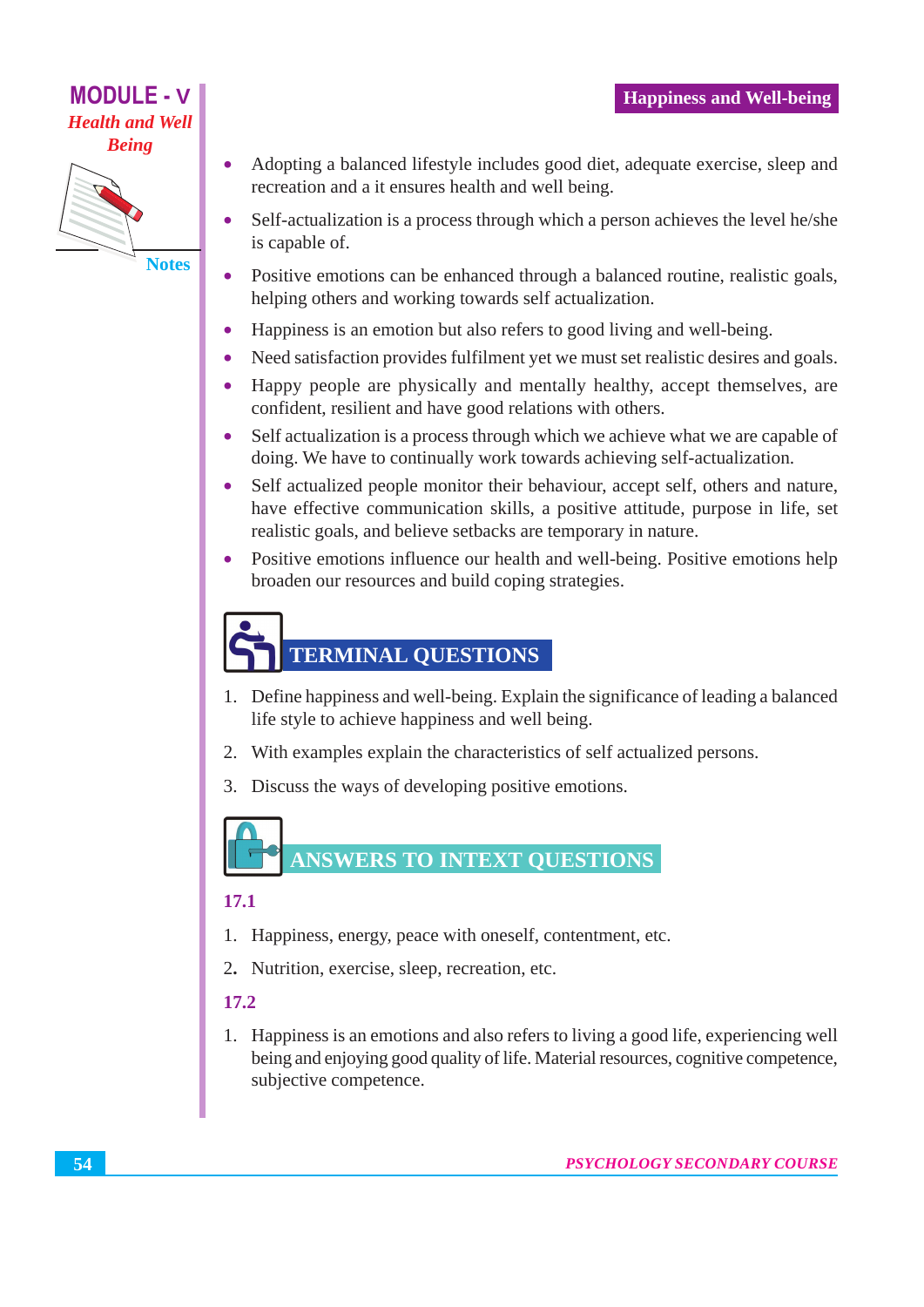- 2. When we desire too many things we are likely to be dissatisfied when these desires are not fulfilled and that reads to unhappiness.
- 3. Mental and physicl health, resilience, confidence, openness to experiences, personal control, good personal relations.

#### 17.3

- 1. The development of the individual upto his/her full potential. Mother Teresa, Mahatma Gandhi
- 2. Self monitoring, self acceptance, effective communication skills, positive attitudes, etc. (any two)
- 3. Broaden our thinking, physical and social resources, help build reserves to draw upon at stresful and strenuous times.

#### **Ouiz 1**

- 1. True 3. False  $2$ . True
- 4. True 5. False

#### **Ouiz 2**

- 1. material resources, cognitive competence, subjective competence
- 2. situational, personal
- 3. esteem, personal, optimistic
- 4. self actualization
- 5. health, well being
- 6. broaden, build

#### **Web Sites**

- 1. There are various tests of happiness available on the Internet. One important site is 'Authentic Happiness' of Positive Psychology Center, University of Pennsylvania, and connected with Seligman's ongoing research activities. The site also lists various exercises that you can undertake to remain happy. http:// www.authentichappiness.sas.upenn.edu
- 2. The website of Tal Ben Shahar contains articles on happiness and provides tips on how to maintain happiness. He tells us how we can keep a balance between work and life. http://www.talbenshahar.com/
- 3. This web site presents the rankings of the worlds happiest countries: http://thehappinessshow.com/HappiestCountries.htm



**MODULE - V**